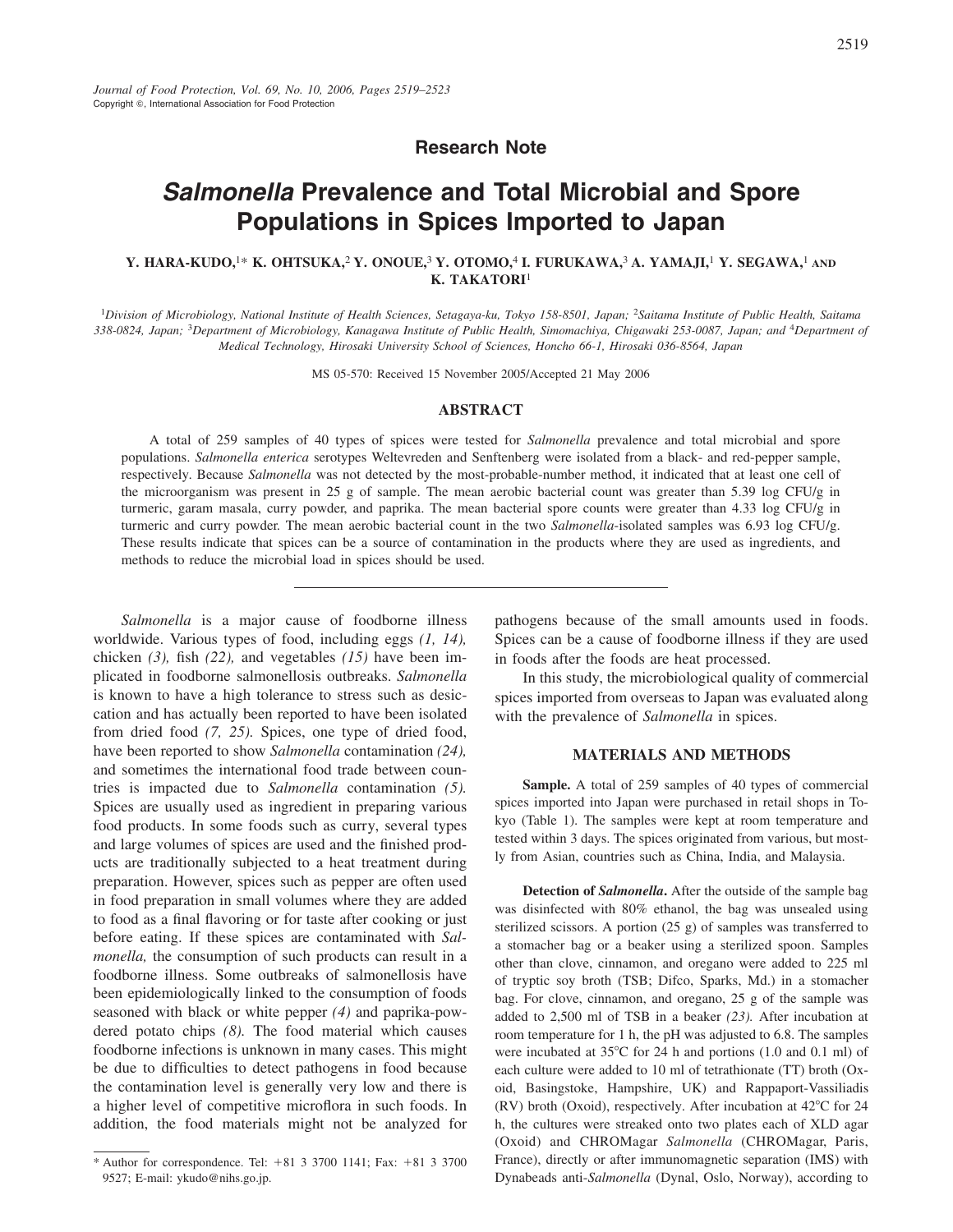|  |  |  |  |  |  | TABLE 1. Detection of Salmonella in commercial spices |  |
|--|--|--|--|--|--|-------------------------------------------------------|--|
|--|--|--|--|--|--|-------------------------------------------------------|--|

| Type of spice       |              | No. of samples tested (country of origin)                                                                     | No. (%) of<br>Salmonella-<br>positive samples |
|---------------------|--------------|---------------------------------------------------------------------------------------------------------------|-----------------------------------------------|
| Red pepper          | 59           | (21: China, 5: Korea, 5: Thailand, 2: Sri Lanka, 2: Uzbekistan, 1: India, 1: China<br>and Korea, 22: Unknown) | 1 $(1.7)^a$                                   |
| Black pepper        | 42           | (6: Malaysia, 5: China, 5: India, 2: Micronesia, 1: Vietnam, 1: United States, 22:<br>Unknown)                | 1 $(2.4)^b$                                   |
| White pepper        | 23           | (6: China, 2: Malaysia, 2: Micronesia, 1: Thailand, 1: Indonesia, 11: Unknown)                                | $\overline{0}$                                |
| Cumin               | 16           | (3: China, 2: India, 1: Pakistan, 10: Unknown)                                                                | $\overline{0}$                                |
| Curry powder        | 14           | (5: India, 1: Malaysia, 1: Sri Lanka, 7: Unknown)                                                             | $\overline{0}$                                |
| Coriander           | 12           | (1: Morocco, 1: Thailand, 1: India, 1: Morocco and Canada, 8: Unknown)                                        | $\overline{0}$                                |
| Fennel              | 9            | (4: India, 2: China, 3: Unknown)                                                                              | $\overline{0}$                                |
| Paprika             | 7            | (1: Korea, 6: Unknown)                                                                                        | $\overline{0}$                                |
| Cinnamon            | 7            | (2: China, 1: Vietnam, 1: Indonesia, 3: Unknown)                                                              | $\overline{0}$                                |
| Japanese spice      | 7            | (4: China, 1: Japan, 2: Unknown)                                                                              | $\overline{0}$                                |
| Garlic              | 6            | (2: China, 1: United States, 3: Unknown)                                                                      | $\overline{0}$                                |
| Garam masala        | 5            | (1: India, 1: Pakistan, 3: Unknown)                                                                           | $\overline{0}$                                |
| Clove               | 5            | (2: China, 3: Unknown)                                                                                        | $\overline{0}$                                |
| Anise               | 4            | (4:Unknown)                                                                                                   | $\overline{0}$                                |
| Star anise          | 4            | (4: China)                                                                                                    | $\mathbf{0}$                                  |
| Caraway             | 3            | (3:Unknown)                                                                                                   | $\overline{0}$                                |
| Turmeric            | 3            | (1: United States, 2: Unknown)                                                                                | $\mathbf{0}$                                  |
| Fenugreek           | 3            | (2: Pakistan, 1: Unknown)                                                                                     | $\boldsymbol{0}$                              |
| Allspice            | 3            | (3:Unknown)                                                                                                   | $\theta$                                      |
| Green pepper        | 3            | (1: India, 1: Thailand, 1: Unknown)                                                                           | $\overline{0}$                                |
| Chinese five spice  | 2            | (1: China, 1: Unknown)                                                                                        | $\boldsymbol{0}$                              |
| Nutmeg              | 2            | (2: Unknown)                                                                                                  | $\overline{0}$                                |
| Bay leaves          | 2            | (1: China, 1: United States and Turkey)                                                                       | $\overline{0}$                                |
| Artemisia           | 2            | (1: China, 1: Japan)                                                                                          | $\overline{0}$                                |
| Long pepper         | 1            | $(1: \text{India})$                                                                                           | $\overline{0}$                                |
| Curry leaf          | 1            | (1:Unknown)                                                                                                   | $\overline{0}$                                |
| Ajowan              | 1            | (1: India)                                                                                                    | $\overline{0}$                                |
| Green coriander     | 1            | (1: India)                                                                                                    | $\overline{0}$                                |
| Mustard             | 1            | (1: Canada)                                                                                                   | $\overline{0}$                                |
| Basil               | 1            | (1: United States)                                                                                            | $\overline{0}$                                |
| Sage                | 1            | (1: France and Turkey)                                                                                        | $\overline{0}$                                |
| Dill weed           | 1            | (1: United States)                                                                                            | $\boldsymbol{0}$                              |
| Oregano             | 1            | (1: Turkey)                                                                                                   | $\overline{0}$                                |
| Parsley             | 1            | (1: United States)                                                                                            | $\overline{0}$                                |
| Celery              | 1            | (1: India)                                                                                                    | $\mathbf{0}$                                  |
| Mandarin            | 1            | (1:Unknown)                                                                                                   | $\overline{0}$                                |
| Spice mixture $Ac$  | 1            | (1: China)                                                                                                    | $\overline{0}$                                |
| Spice mixture $B^d$ | $\mathbf{1}$ | (1: China)                                                                                                    | $\boldsymbol{0}$                              |
| Spice mixture $C^e$ | 1            | (1: Thailand)                                                                                                 | $\mathbf{0}$                                  |
| Spice mixture $Df$  | 1            | (1:Unknown)                                                                                                   | $\boldsymbol{0}$                              |
| Total               | 259          |                                                                                                               | 2(0.8)                                        |

<sup>a</sup> The country of origin was unknown. Salmonella enterica; the serotype was Senftenberg.

 $<sup>b</sup>$  The country of origin was Thailand. Salmonella enterica; the serotype was Weltevreden.</sup>

 $d$  Spice mixture B: Japanese spice and others.

e Spice mixture C: spices for Thai food, but the components were unknown.

 $f$  Spice mixture D: the components were unknown.

the manufacturer's instructions. After incubation at 35°C for 24 h, a portion of the suspected colonies was tested for agglutination with a Salmonella antibody kit (Unipath, Oxoid) and confirmed using the biochemical characteristics on triple sugar iron agar (Eiken Chemical, Tokyo, Japan) and lysine indole motility agar (Eiken Chemical). Confirmed isolates were further serotyped for agglutination against Salmonella O and H antigens (Denkaseiken, Tokyo, Japan).

Furthermore, samples in which Salmonella was detected were tested to quantify the contamination levels using a three-tube most-probable-number (MPN) method. In the same manner as described above, homogenates of samples in 225 ml of TSB in a stomacher bag were prepared. Each 10, 1, and 0.1 ml of the homogenates was transferred to 10 ml of TSB and cultured at 35°C for 24 h. The culture was incubated in TT and RV broth and then plated onto agar plates to isolate Salmonella.

 $c$  Spice mixture A: cumin, red pepper, and others.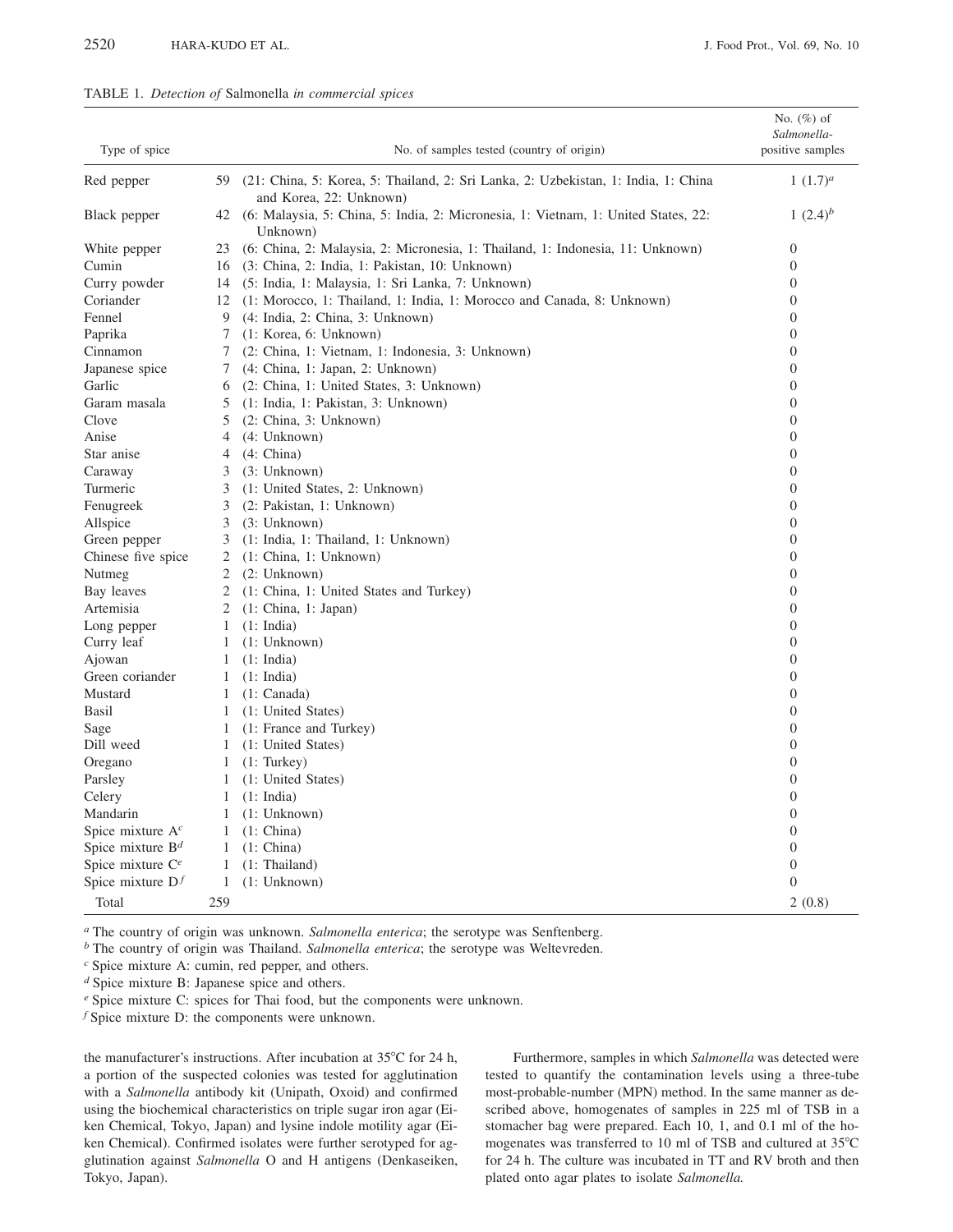|                | No. of<br>samples | Aerobic bacteria (log CFU/g) |           |         | Spore-forming bacteria (log CFU/g) |        |           |         | No. $(\%)$ of samples<br>with a spore-forming |                                     |
|----------------|-------------------|------------------------------|-----------|---------|------------------------------------|--------|-----------|---------|-----------------------------------------------|-------------------------------------|
|                |                   | Mean                         | <b>SD</b> | Maximum | Minimum                            | Mean   | <b>SD</b> | Maximum | Minimum                                       | bacteria count of<br>$>1,000$ CFU/g |
| Red pepper     | 59                | 3.99                         | 1.98      | 7.05    | < 1.00                             | 1.91   | 1.51      | 5.61    | < 1.00                                        | 13(22.0)                            |
| Black pepper   | 42                | 4.29                         | 2.41      | 6.68    | < 1.00                             | 2.57   | 1.96      | 6.76    | < 1.00                                        | 16(38.1)                            |
| White pepper   | 23                | 3.88                         | 1.51      | 5.85    | < 1.00                             | 1.81   | 1.21      | 4.53    | < 1.00                                        | 5(21.7)                             |
| Cumin          | 16                | 4.05                         | 1.05      | 5.99    | 1.85                               | 2.26   | 1.30      | 4.92    | < 1.00                                        | 4(25.0)                             |
| Curry powder   | 14                | 5.83                         | 0.93      | 6.96    | 3.23                               | 4.33   | 1.64      | 6.30    | 1.18                                          | 10(71.4)                            |
| Coriander      | 12                | 5.28                         | 0.59      | 6.05    | 4.37                               | 4.04   | 0.72      | 4.96    | 2.73                                          | 11(91.7)                            |
| Fennel         | 9                 | 3.67                         | 0.45      | 4.43    | 3.06                               | 1.50   | 0.56      | 2.30    | < 1.00                                        | 0(0)                                |
| Paprika        | 7                 | 5.39                         | 2.00      | 6.43    | < 1.00                             | 1.97   | 1.74      | 4.66    | < 1.00                                        | 2(28.6)                             |
| Cinnamon       | 7                 | 3.74                         | 0.64      | 4.69    | 3.00                               | 1.16   | 0.36      | 1.78    | < 1.00                                        | 0(0)                                |
| Japanese spice | 7                 | 3.83                         | 2.35      | 6.20    | < 1.00                             | 1.53   | 0.64      | 2.65    | < 1.00                                        | 0(0)                                |
| Garlic         | 6                 | 3.16                         | 1.16      | 4.49    | 1.17                               | 1.11   | 0.39      | 1.90    | < 1.00                                        | 0(0)                                |
| Garam masala   | 5                 | 6.02                         | 0.63      | 6.43    | 4.91                               | 3.45   | 1.69      | 5.07    | 1.17                                          | 3(60.0)                             |
| Clove          | 5                 | 1.82                         | 1.19      | 3.30    | < 1.00                             | 1.06   | 0.23      | 1.48    | < 1.00                                        | 0(0)                                |
| Anise          | 4                 | 3.20                         | 2.35      | 6.20    | < 1.00                             | 1.95   | 1.43      | 3.98    | < 1.00                                        | 1(25.0)                             |
| Star anise     | 4                 | 3.04                         | 0.83      | 4.23    | 2.30                               | < 1.00 | 0.00      | < 1.00  | < 1.00                                        | 0(0)                                |
| Caraway        | 3                 | 3.26                         | 0.68      | 4.00    | 2.66                               | 1.19   | 0.36      | 1.60    | < 1.00                                        | 0(0)                                |
| Turmeric       | 3                 | 6.89                         | 1.70      | 8.85    | 5.86                               | 4.91   | 1.83      | 6.38    | 2.86                                          | 2(66.7)                             |
| Fenugreek      | 3                 | 5.02                         | 1.86      | 6.16    | 2.87                               | 3.00   | 1.73      | 4.02    | 1.00                                          | 2(66.7)                             |
| Allspice       | 3                 | 5.25                         | 0.18      | 5.44    | 5.08                               | 1.72   | 1.33      | 3.26    | < 1.00                                        | 1(33.3)                             |
| Green pepper   | 3                 | 2.89                         | 3.35      | 6.75    | < 1.00                             | < 1.00 | 0.00      | < 1.00  | < 1.00                                        | 0(0)                                |

TABLE 2. Aerobic and spore-forming bacteria counts in commercial spices

Aerobic and spore-forming bacteria count. Samples (5 g) were added to 95 ml of phosphate-buffered saline (PBS, pH 7.0) and incubated at room temperature for 1 h. For the spore-forming bacterial count, 20 ml of the sample solution was transferred to a glass tube and heated at 100°C for 10 min. The heated solution for the spore-forming bacteria count and nontreated solution for the aerobic bacteria count were diluted  $10<sup>1</sup>$  to  $10<sup>4</sup>$ -fold in PBS. A portion (1 ml) of the dilutions of each sample in PBS and 20 ml of plate count agar (Nissui, Tokyo, Japan) were poured, incubated at  $35^{\circ}$ C for 48 h, and counted (12).

PCR assay. To detect the *invA* gene in the enrichment culture of spice samples, 1 ml of each sample cultured in TSB was transferred to a microtube and the DNA was extracted using a DNA extraction kit (Mag Extractor-Genome, Toyobo, Osaka, Japan). In addition, cultures of Salmonella isolates, incubated in TSB at 35°C for 24 h, were used for DNA extraction as described for enrichment culture spice samples.

PCR to target invA was performed as follows: the PCR reaction mixture (50  $\mu$ l) contained 0.4  $\mu$ M each of primer set (i.e.,  $invA139$  and 141) (10), 0.2 mM each of the four deoxynucleoside triphosphates (dNTP mixture, Takara Bio Inc., Ohtsu, Japan), 10 mM Tris-HCl (pH 8.3), 50 mM KCl, 1.5 mM MgCl<sub>2</sub>, 0.01 mM EDTA, 0.1 mM dithiothreitol, 0.05% Tween 20, 0.05% Nonidet P-40, 5% glycerol, 0.5 U of Taq polymerase (Takara Ex Taq, Takara), template DNA solution  $(2.5 \mu l)$ , and distilled water  $(34.75 \mu l)$ . The reaction was performed at 94°C for 1 min for denaturing,  $55^{\circ}$ C for 1 min for annealing, and  $72^{\circ}$ C for 1 min for extension using a thermal cycler (ABI9700, Applied BioSystems, Foster City, Calif.). After 35 cycles, samples were finally heated to 72°C for 10 min. PCR products were applied to electrophoresis on 3% agarose gel. After staining with ethidium bromide, the size of the PCR product (378 bp) was compared to that of a Salmonella Enteritidis strain as a positive control using UV lighting.

Data analysis. The six spices with 12 or more samples were tested to determine correlation coefficients ( $r^2$  value) between aerobic bacteria and spore-forming bacteria. Correlation coefficients were calculated by Microsoft Excel 2001 (Microsoft, Redmond, Wash.).

## **RESULTS**

Based on the results of the PCR assay and culture method, Salmonella was detected in 1 of 59 samples of red pepper and 1 of 42 samples of black pepper (Table 1). Because Salmonella was not detected by the MPN method, the contamination level of Salmonella was <30 MPN/100 g in both samples, but at least one cell of the microorganism was present in 25 g of sample or 0.04 cell per g. Salmonella isolates from the black- and red-pepper samples were Salmonella enterica serotypes Weltevreden and Senftenberg, respectively.

Mean aerobic bacterial counts were 6.89, 6.02, 5.83, 5.39, 5.33 log CFU/g in turmeric, garam masala, curry powder, paprika, and coriander, respectively (Table 2). The mean counts in clove and star anise were 1.82 and 3.04 log CFU/g, respectively. Although the mean aerobic bacterial counts in black- and red-pepper samples were 4.29 and 3.99, respectively, those of the black-pepper and red-pepper samples in which Salmonella was detected were 6.93 and 6.88 log CFU/g, respectively.

The mean spore-forming bacteria counts were 4.91 and 4.33 log CFU/g in turmeric and curry powder, respectively; the mean of many of the spice samples was  $\leq$  2.0 log CFU/ g (Table 2). Although the mean spore-forming bacterial count of red pepper was 1.91 log CFU/g, that of red pepper in which Salmonella was detected was 5.61 log CFU/g.

The correlation between aerobic bacterial count and spore-forming bacteria count for six types of spices (red pepper, black pepper, white pepper, cumin, curry powder,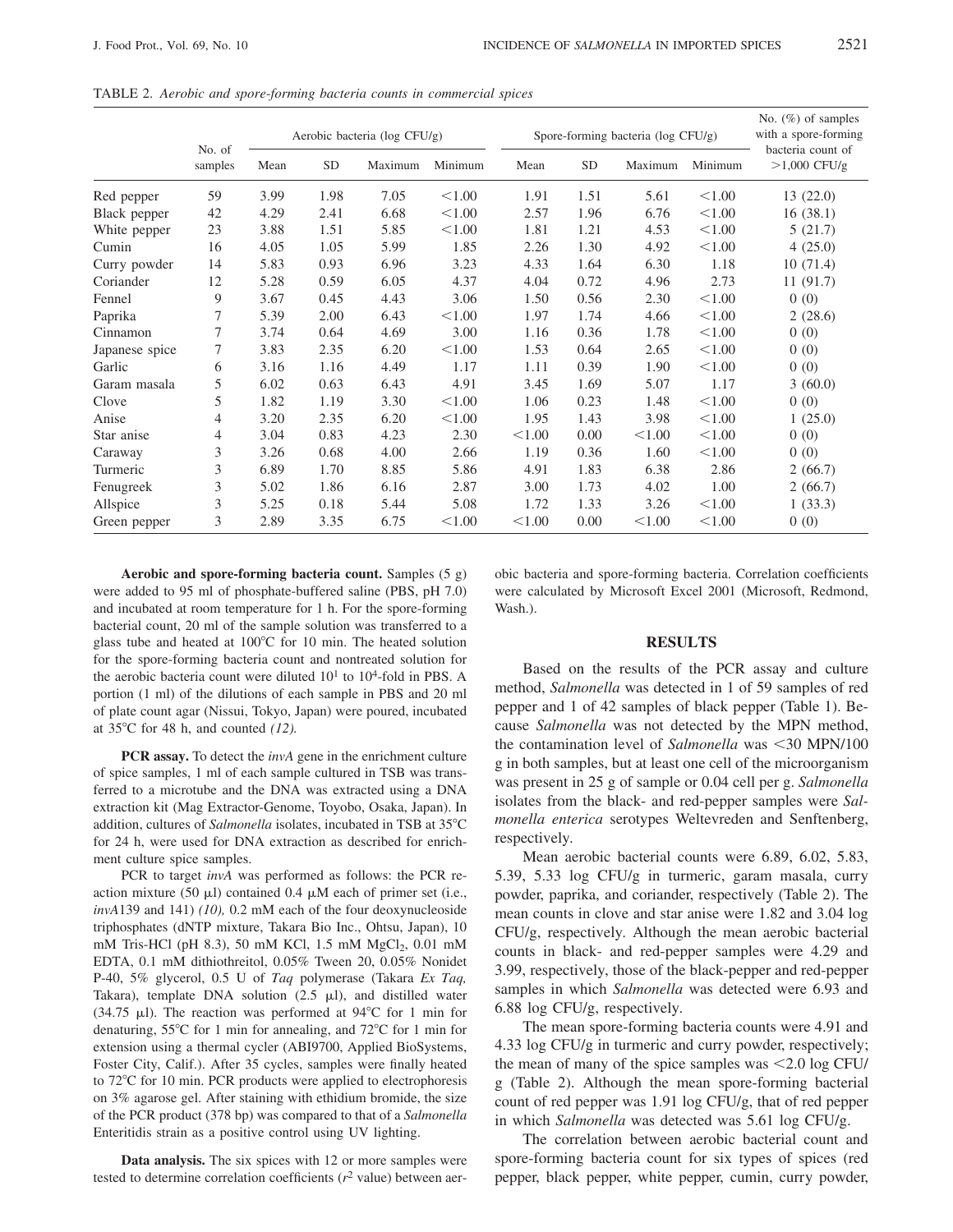and coriander) was analyzed. There was generally no apparent relationship between the aerobic bacterial count and spore-forming bacteria count. However, the  $r^2$  values were 0.85 and 0.80 in black pepper and coriander samples, respectively. The samples of black pepper seemed to separate into two groups: one group contained more than 5.5 log CFU/g of aerobic bacteria and 3.0 log CFU/g of sporeforming bacteria, and the other group contained less than 4.2 log CFU/g of aerobic bacteria and 3.0 log CFU/g of spore-forming bacteria.

## **DISCUSSION**

In this study, Salmonella was found in one sample of red pepper  $(1.7\%)$  and one sample of black pepper  $(2.4\%)$ . Pafumi (17) reported that Salmonella was isolated from black and white peppercorns and fenugreek seed at a relatively high incidence level (8.2, 1.5, and 7.1%, respectively). D'Aoust (4) described the importance of spices as internationally traded food as reservoirs of Salmonella since the prevalence of Salmonella in pepper from Brazil and several Asiatic countries was 6.7 to 13.8%. Satchell et al. (21) also described Salmonella contamination in black pepper from Indonesia and Brazil. Rampersad et al. (19) reported that Salmonella was isolated from spices at a rate of 1% (2 of 200 samples) in Thailand. Although the samples in the present study consisted of several types of spices originating from various countries, Salmonella was isolated from only two types of spices (red and black pepper). It is possible that further evaluation of the spices from the same commercial brand in which the pathogen was detected could have revealed a greater prevalence of Salmonella from these sources.

Salmonella contamination in both positive samples was estimated at 0.04 CFU/g. However, it seems that the samples were contaminated with Salmonella at a very low concentration and the microorganism was likely irregularly distributed in the spices. A greater sample volume and more replicate analyses are necessary to determine precise contamination levels in spices.

Salmonella-positive red- and black-pepper samples contained greater populations of aerobic and spore-forming bacteria than the non-Salmonella-positive samples of each type of spice. The presence of *Salmonella* in a sample may be related to a high frequency and level of bacterial contamination from the environment or animals. The methods of harvesting and sanitization might be important to reduce the contamination with Salmonella.

We considered the possibility that the grinding process of spice corns increased the bacterial population in spice powder due to bacterial contamination. To confirm this, we tested two samples of black peppercorns after being ground into powder using a sanitized mill. The bacterial populations of powder were similar to those of the peppercorns before grinding (data not shown). Thus, the form of spices does not affect the bacterial count. Rather, bacteria might contaminate spices during the grinding process in the factory.

Salmonella enterica serotypes Weltevreden and Senftenberg isolated from the spices in this study were frequently isolated from meat and shrimp in Vietnam  $(18)$  and samples from patients with diarrhea in some countries such as Singapore (16), the Philippines (11), or Thailand (20). In addition, the U.S. Food and Drug Administration reported that S. enterica serotype Weltevreden was the most frequently isolated serotype from seafood imported into the United States between 1990 to 1998 and S. enterica serotype Senftenberg was the next  $(6)$ . S. *enterica* serotypes Weltevreden and Senftenberg are rarely isolated from patients in Japan and other serotypes such as Thompson or Newport are more common  $(6, 13)$ . Imported foods, including seafood and spices, might be important in foodborne illness in Japan as in the United States.

In this study, we demonstrated that spices can be contaminated with Salmonella, although at a low concentration. Some treatments to destroy pathogens such as fumigation (2) and storage of food containing spices at low temperature (9) are important to control Salmonella infection.

## **ACKNOWLEDGMENT**

This study was supported by a Health Sciences Research Grant from the Ministry of Health, Labour, and Welfare, Japan.

#### **REFERENCES**

- 1. Anonymous. 1995. Ice-cream firm reaches tentative Salmonella case agreement. Food Chem. News 36:53.
- 2. Bolander, C. R., R. B. Toma, R. M. Davis, and N. P. Medora. 1995. Irradiated versus fumigated spices in sausage. Int. J. Food Sci. Nutr.  $46:319 - 325$
- 3. Cowden, J., N. Hamlet, M. Locking, and G. Allardice. 2003. A national outbreak of infection with Salmonella enteritidis phage types 5c and 6a associated with Chinese food business in Scotland, summer 2000. Epidemiol. Infect. 130:387-393.
- D'Aoust, J. Y. 1994. Salmonella and the international food trade. Int.  $\overline{4}$ J. Food Microbiol. 24:11-31.
- Food and Feed Safety. 2005. Rapid Alert System for Food and Feed 5. (RASFF). Available at: http://www.europa.eu.int/comm/food/food/ rapidalert/reports/week02-2005\_en.pdf. Accessed July 2005.
- Heintz, M. L., R. D. Ruble, D. E. Wagner, and S. R. Tatini. 2000. 6. Incidence of Salmonella in fish and seafood. J. Food Prot. 63:579-592
- 7. Hiramatsu, R., M. Matsumoto, K. Sakae, and Y. Miyazaki. 2005. Ability of shiga toxin-producing Escherichia coli and Salmonella spp. to survive in a desiccation model system and in dry foods. Appl. Environ. Microbiol. 71:6657-6663.
- Lehmacher, A., J. Bockemuhl, and S. Aleksic. 1995. Nationwide outbreak of human salmonellosis in Germany due to contaminated paprika and paprika-powdered potato chips. Epidemiol. Infect. 115:  $501 - 511.$
- 9. Little, C. L., R. Omotoye, and R. T. Mitchell. 2003. The microbiological quality of ready-to-eat foods with added spices. Int. J. Environ. Health Res. 13:31-42.
- 10. Malorny, B., J. Hoorfar, C. Bunge, and R. Helmuth. 2003. Multicenter validation of the analytical accuracy of Salmonella PCR: towards an international standard. Appl. Environ. Microbiol. 69:290-296.
- 11. Matsushita, S., S. Yamada, K. Ohta, and Y. Kudoh. 1996. Characteristics of Salmonella strains isolated from sporadic diarrheal cases during 1992-1994 in the Philippines. J. Jpn. Assoc. Inf. Dis. 70: 1154-1159.
- 12. Ministry of Health, Labour, and Welfare. 2004. Bacteria, chap. 2. In The Japanese standard official method of food hygienic microorganism. Japanese Food Hygiene Association, Tokyo, Japan.
- $13<sup>1</sup>$ Ministry of Health and Welfare of Japan, National Institute of Infectious Diseases and Infectious Diseases Control Division. 2003.